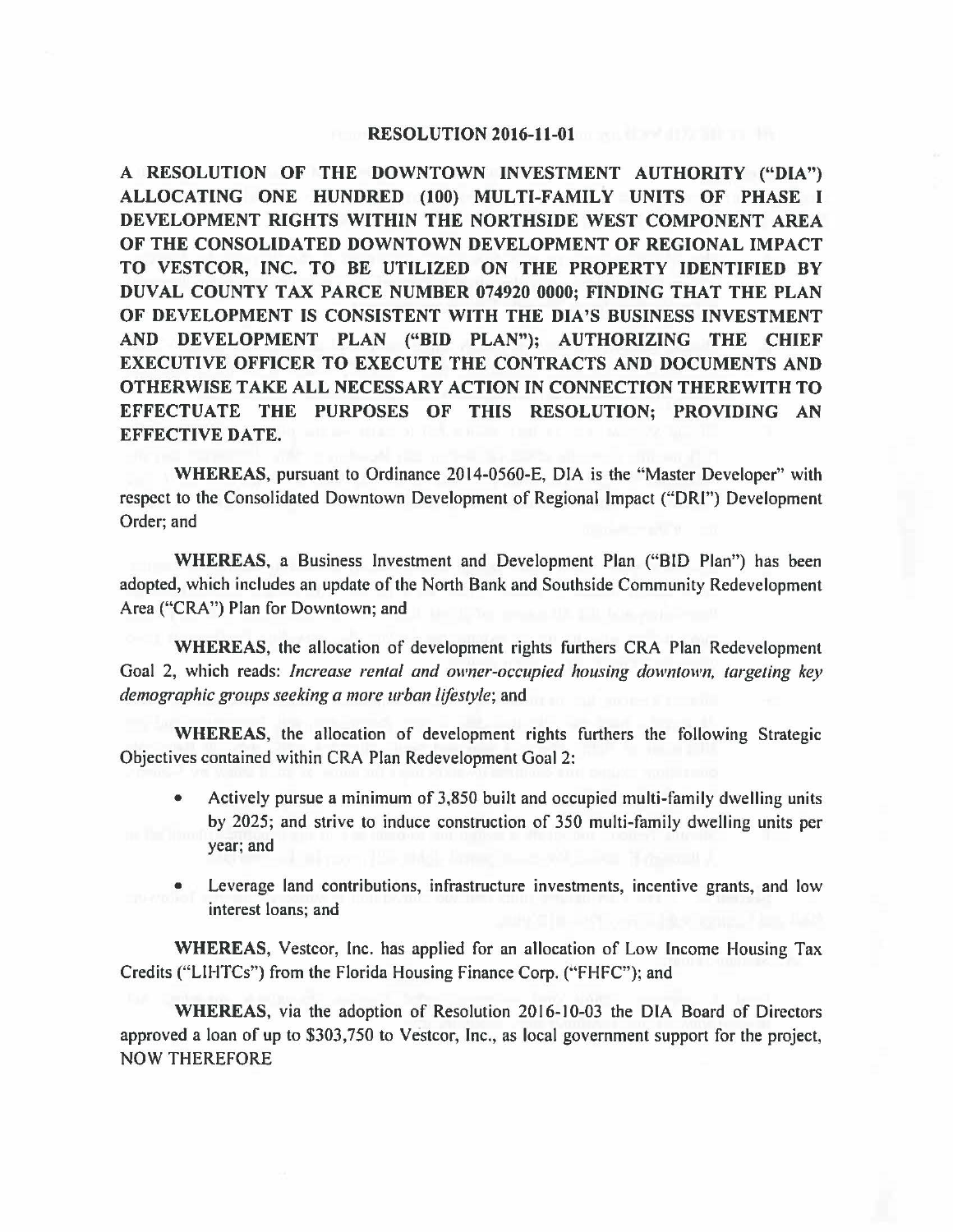## **BE IT RESOLVED,** by the Downtown Investment Authority

**Section 1.** DIA allocates one hundred (100) units of Phase I multi-family development rights from the Northside West Component Area of the Consolidated Downtown ORI for use on the Property, subject further to the following provisions:

- A. The allocation becomes effective upon acquisition of the Property by Vestcor, Inc., or their assigns, providing further that prior to assigning these development rights Vestcor, Inc. will notify DIA of any assignee.
- B. Should Vestcor, Inc. or their assign fail to receive an allocation of LIHTCs from the Notice of Funding Availability (the "NOFA") issued as of September 21, 2016, this Resolution and the allocation of rights becomes null and void.
- C. Should Vestcor, Inc. or their assign fail to close on the property within twelve ( 12) months from the effective date of this Resolution, this Resolution and the allocation of rights becomes null and void. The DIA CEO may, at their sole discretion, extend this deadline by sixty days for show of good cause by Vestcor, Inc. or their assign.
- D. Should Vestcor, Inc. or their assign fail to acquire a building permit for vertical construction within 18 months from the effective date of this Resolution, this Resolution and the allocation of rights becomes null and void. The DIA CEO may, at their sole discretion, extend this deadline by sixty days for show of good cause by Vestcor, Inc. or their assign.
- E. Should Vestcor, Inc. or their assign fail to commence vertical construction within 24 months from the effective date of this Resolution, this Resolution and the allocation of rights becomes null and void. The DIA CEO may, at their sole discretion, extend this deadline by sixty days for show of good cause by Vestcor, Inc. or their assign.
- F. Should Vestcor, Inc. or their assign fail to meet any of the deadlines identified in A through E, above, the development rights will revert back to the DIA.

**Section 2.** The DIA hereby finds that the conversion is supported by the following Goal and Strategic Objective of the BID Plan:

## A. Strategic Goal:

Goal 2: *Increase rental and owner-occupied housing downtown, targeting key demographic groups seeking a more urban lifestyle.*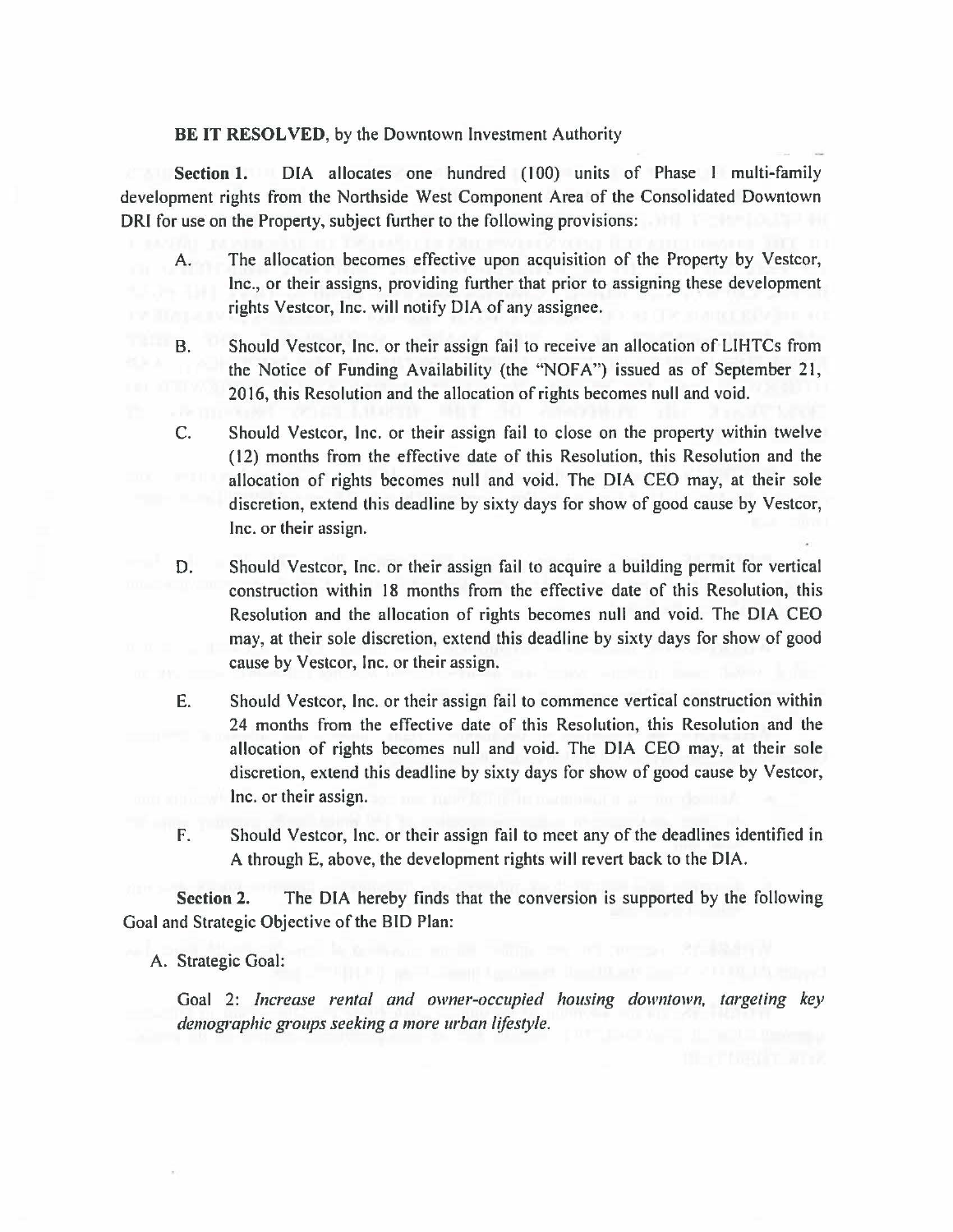## RESOLUTION 2016-11-01 PAGE2OF2

B. The following strategic objectives:

- Actively pursue a minimum of 3,850 built and occupied multi-family dwelling units by 2025; and strive to induce construction of 350 multi-family dwelling units per year.
- Leverage land contributions, infrastructure investments, incentive grants, and low interest loans.

**Section 3.** The Chief Executive Officer is hereby authorized to execute the contracts and documents and otherwise take all necessary action in connection therewith to effectuate the purposes of this Resolution.

**Section 4.** The Effective Date of this Resolution is the date upon execution of the Resolution by the Chairman of the DIA.

James Bailey, Chairman

VOTE: In Favor:  $\begin{array}{c} 6 \end{array}$  Opposed:  $\begin{array}{c} \begin{array}{c} \end{array}$  Abstained:

WITNESS: **DOWNTOWN INVESTMENT AUTHORITY** 

 $16/16$ 

FORM APPROVAL: ORM APPROVAL: